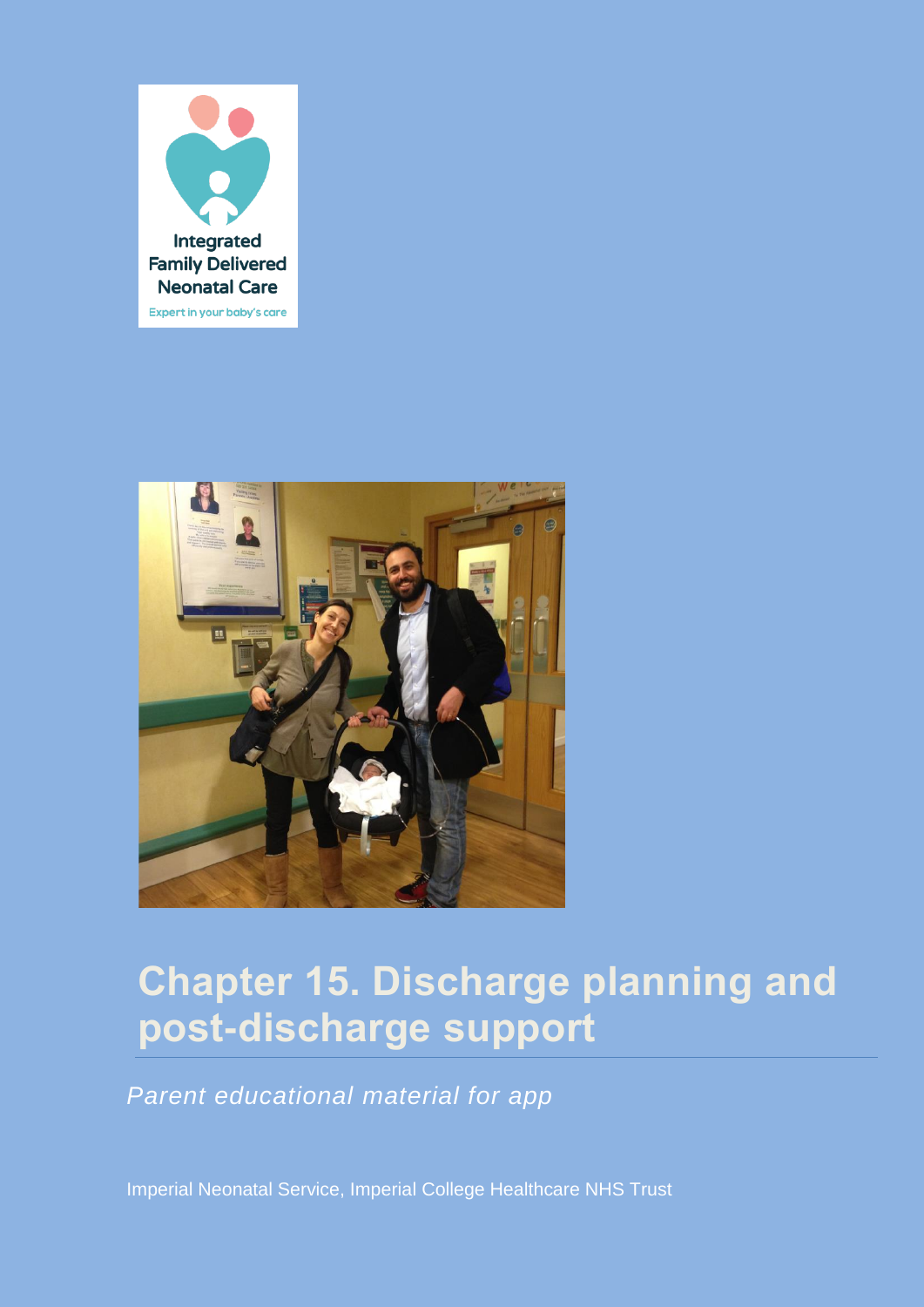



## **Discharge planning and post-discharge support**

### **1.1 Introduction**

In this chapter you can learn more about the process of getting your Baby ready to go home and the preparations required for this. The chapter will aim towards building your confidence in your role as your Baby moves closer and closer to discharge.

This journey does not stop at the time of discharge – you and your Baby will continue to have support and close follow up once at home.



# **Aims for this chapter**

We want you as a parent to know and achieve:

- feeling confident and competent when your Baby is ready to go home
- an understanding of the preparations necessary for going home
- an understanding of the on-going care, support and follow up after discharge
- how to access specialist services for your Baby, especially if your Baby continues to have significant health issues such as chronic lung disease

# **1.2 Registering birth and GP**

Our discharge liaison nurses will help you understand the preparation required for your Baby to come home.

One of the main things is to register your Baby's birth. Birth registration needs to be done within 42 days of your Baby being born and this will enable you to access all the necessary resources for your Baby. The birth registration should be done at the local register office where your Baby was born. You may need to make an appointment to do this, which can take up to three weeks.

For further details please see the link: [https://www.gov.uk/register-birth/overview.](https://www.gov.uk/register-birth/overview) Other countries may have different birth registration policies; please check with your local neonatal discharge liaison team.

After registration of birth you need to register with your GP so that you can access the necessary health resources for your Baby. The neonatal team will make contact with your health visitor within the first week of your Baby being born and will maintain regular contact to update them with your Baby's progress. Nearer the time of discharge, either you or one of the nurses in the discharge liaison team will be able to contact your health visitor who will continue to monitor your Baby as required at home or in a local centre.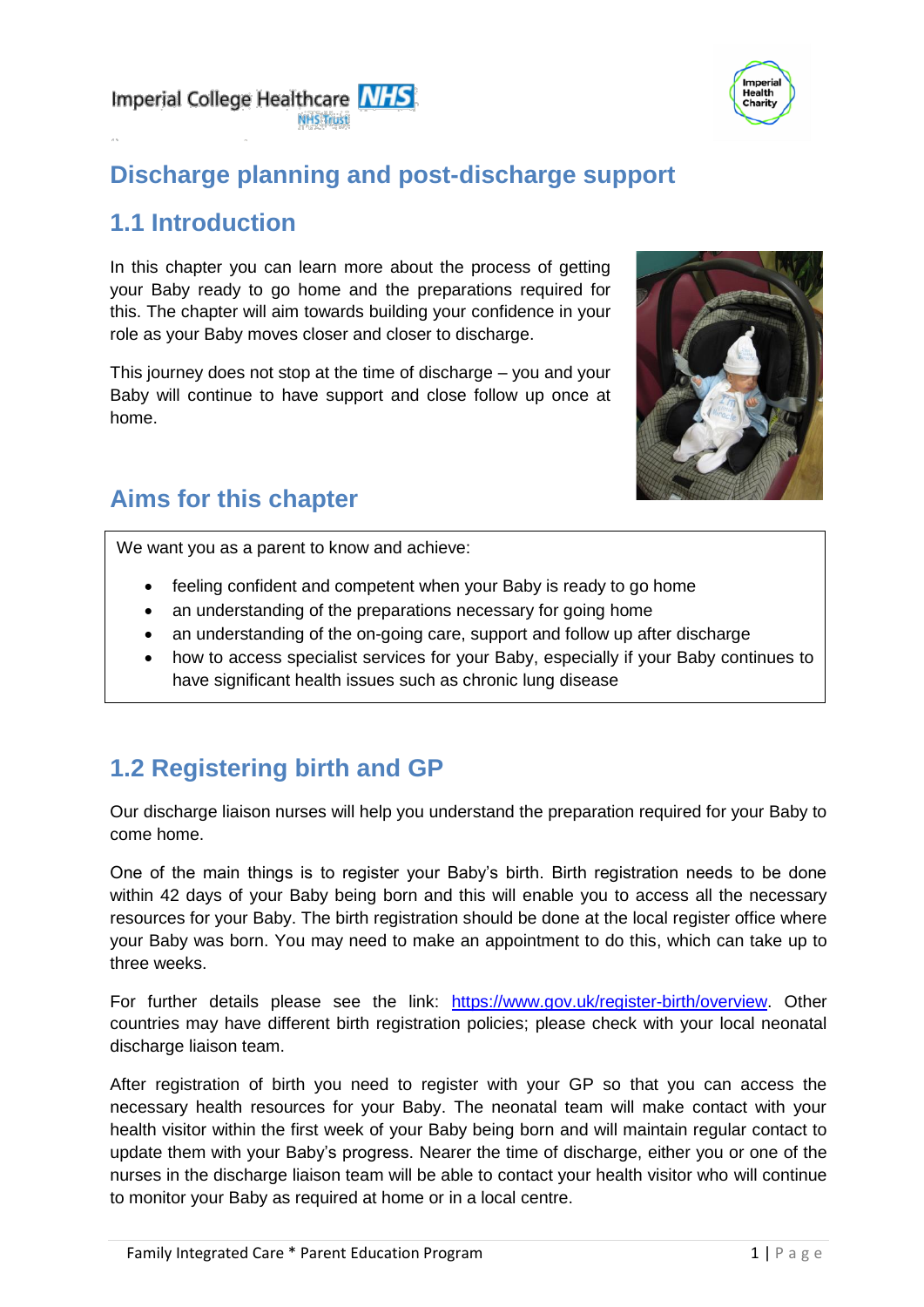Your health visitor will supply you with a 'Red Book', which is essentially a handheld health record for your Baby. Here your Baby's growth, vaccinations and interactions with the health services will be recorded in writing. The Red Book will need to be presented at all consultations. It is used nationally and it is good to take it with you when you travel.

The health visitor will visit you at home once your Baby is discharged. In some cases, especially if your Baby has significant medical problems, they may visit you before or even visit you and your Baby in the neonatal unit. This varies from borough to borough. The health visitor will be your first contact in the community for non-urgent problems and will discuss resources and pathways with you.

# **1.3 Resuscitation training**

Basic life support (BLS) training will be provided by the neonatal nurses and is delivered one-to-one as well as in small group training sessions. You will be taught basic life support on a mannequin.

Please see this video for BLS by Bliss: 'What to do if your baby stops breathing – a guide for parents': [https://www.bliss.org.uk/parents/going-home/settling-in-at](https://www.bliss.org.uk/parents/going-home/settling-in-at-home/resuscitation-video)[home/resuscitation-video](https://www.bliss.org.uk/parents/going-home/settling-in-at-home/resuscitation-video)

Other guidance provided to you is safe sleep andsudden infant death syndrome (SIDS) guidance. Babies should only be sleeping on their back and never on their front or tummy during their first year.

Guidance will also be provided on what to do if your baby is choking and important issues such as maintaining temperature, especially in babies who are born preterm.

#### **Pathways of help if your Baby is unwell:**

- 1. In an emergency or if your baby needs BLS, call 999 and ask for an ambulance.
- 2. If your child is unwell and you are concerned, call your GP for an emergency appointment.
- 3. If you are concerned and you cannot see your GP, you can attend your local A&E department with paediatric services.
- 4. If you have concerns that are not urgent, you can contact your health visitor or the neonatal discharge nurse.







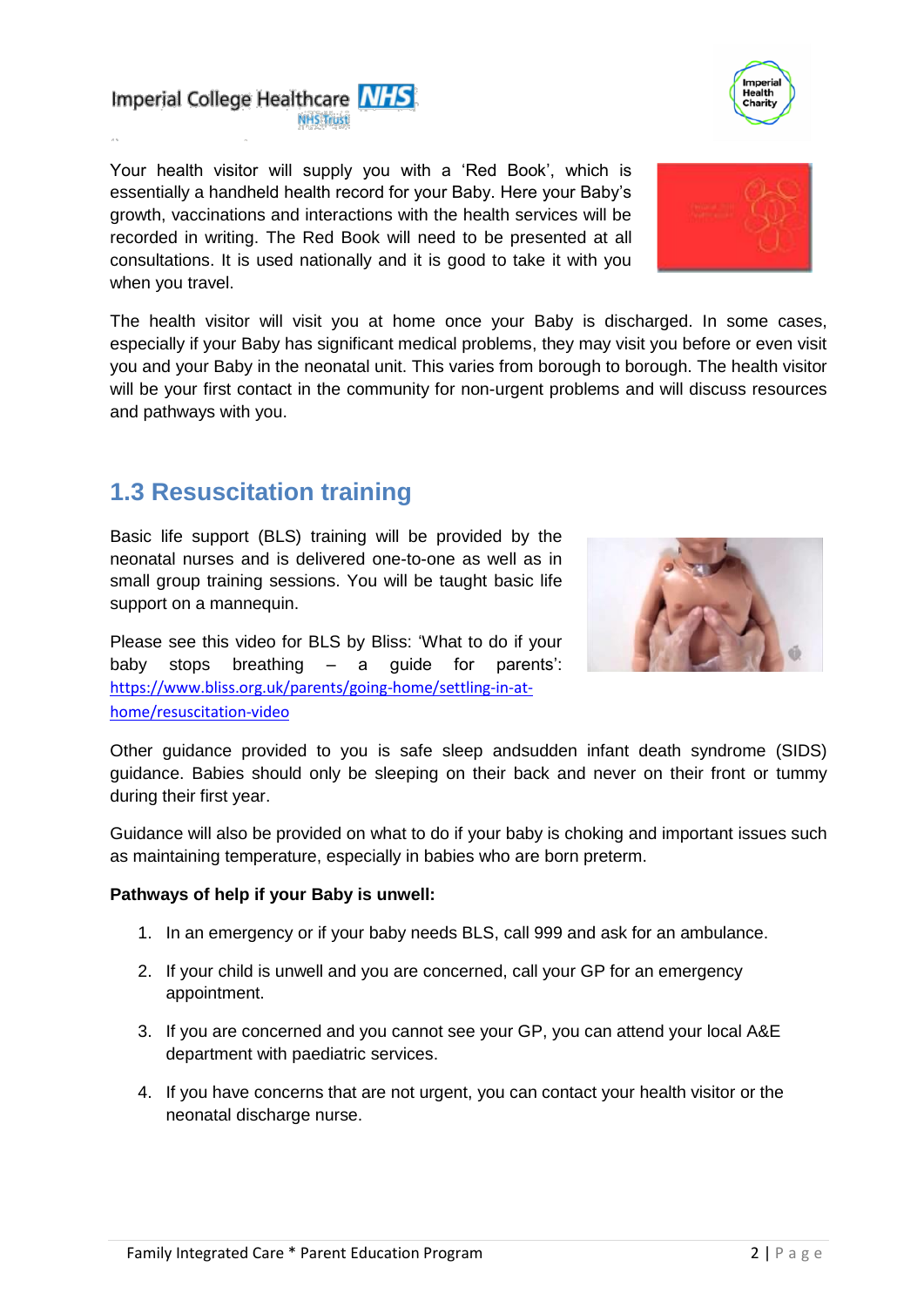

Imperial College Healthcare NHS

# **1.4 Infection prevention and vaccination**

Childhood vaccinations are an important aspect of healthcare all over the world. In the UK we provide a national schedule of vaccination which is followed by all neonatal units and healthcare providers.





[https://www.gov.uk/government/uploads/system/uploads/attachment\\_data/file/533863/PHE\\_20](https://www.gov.uk/government/uploads/system/uploads/attachment_data/file/533863/PHE_2016_Routine_Childhood_Immunisation_Schedule_SUMMER2016.pdf) [16\\_Routine\\_Childhood\\_Immunisation\\_Schedule\\_SUMMER2016.pdf](https://www.gov.uk/government/uploads/system/uploads/attachment_data/file/533863/PHE_2016_Routine_Childhood_Immunisation_Schedule_SUMMER2016.pdf)

#### **BCG tuberculosis (TB) vaccine**

The first immunisation in the schedule is the BCG. This is usually given shortly before discharge. A BCG vaccination information leaflet will be provided to you prior to vaccination.

#### **Primary and secondary course of immunisations**

The Department of Health booklet will be provided to you prior to vaccination. Immunisation is a relatively safe procedure and will be initiated at two months of chronological age. It is recommended for extremely premature babies as well to have it at around two months of chronological age. If your Baby is still at the hospital and stable, they will be given the first dose of the primary course of immunisation by the neonatal team after taking consent from you. If your Baby is still unwell or unstable the vaccination will be slightly delayed.

Further doses of immunisations will usually be provided by the practice nurse at your GP practice in the community. All the vaccinations should be recorded in yourRed Book.

#### **Respiratory syncytial virus (RSV) immunisation**

We run a programme for respiratory syncytial virus (RSV) immunisation to protect premature babies against development of the RSV infection of lung (bronchiolitis), which is a potentially dangerous condition with significant morbidity and mortality rates. The winter period (early November to February) is considered as a high-risk period for this virus along with other types of viruses.

The immunisation is only given to babies who fulfil specific criteria, for example have beendischarged home on oxygen or have recently come out of oxygen soon before discharge and are going home in the winter period. You can read more about RSV in the information pack given to you by the neonatal team and via the link below:

[https://www.gov.uk/government/uploads/system/uploads/attachment\\_data/file/213155/03-](https://www.gov.uk/government/uploads/system/uploads/attachment_data/file/213155/03-Respiratory-syncytial-virus-RSV-immunisation-programme.pdf) [Respiratory-syncytial-virus-RSV-immunisation-programme.pdf](https://www.gov.uk/government/uploads/system/uploads/attachment_data/file/213155/03-Respiratory-syncytial-virus-RSV-immunisation-programme.pdf)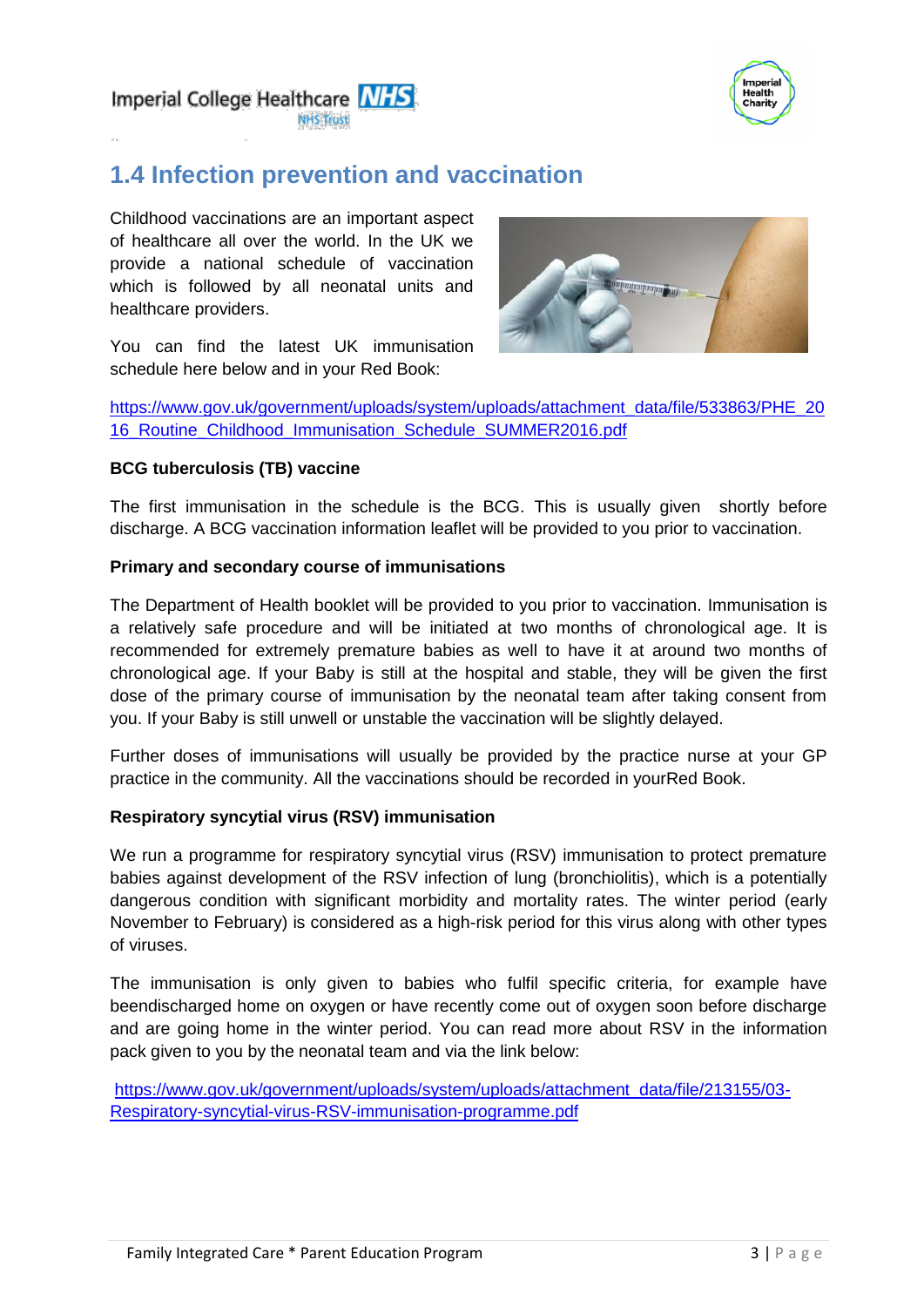

Imperial College Healthcare NHS MILIC Terre

# **1.5 Getting ready for home**

Exciting times! While your Baby is getting ready in the neonatal unit, you need to gradually get ready at home for their arrival.

The discharge coordinators and nurses will talk to you about when you should start thinking about getting ready at home. This will usually be at about 32 or 33 corrected weeks of gestation.

You should get ready in advance with all the equipment at home that you might need to look after your Baby after discharge. This will include a car seat, Moses basket or cot, clothes, nappies, feeding equipment such as bottles and breast pump, sterilising



equipment. Ask the nurses for a checklist of necessary items.

One of the main prerequisites for your Baby to come home is that they are able to maintain their temperature with normal baby clothes on and stay in an open cot without any additional heat source. Another important aspect is your Baby should be able to demonstrate a steady gain of weight with oral or other desired mode of feeding.

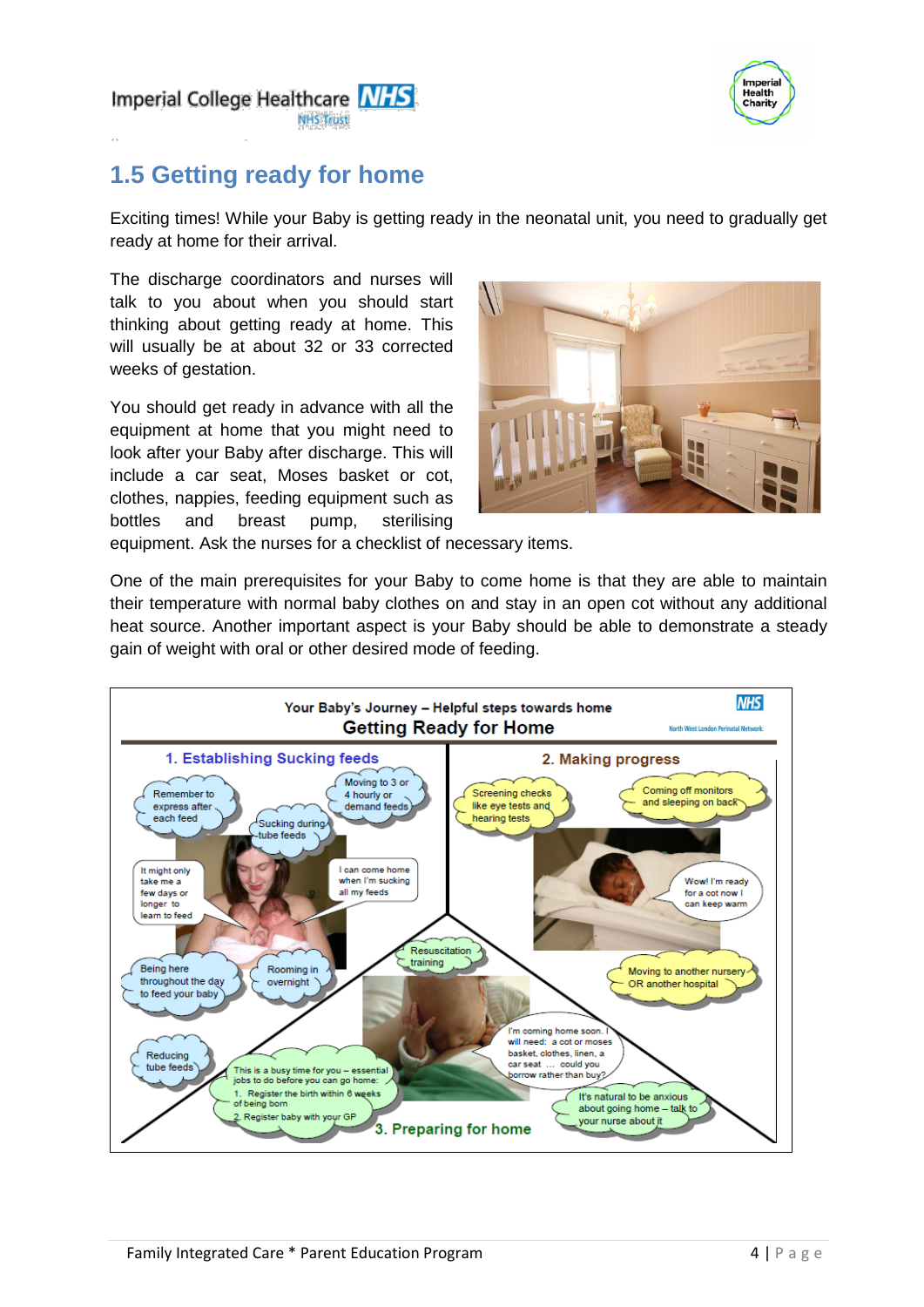



Generally babies who are born preterm are discharged before their due date at around 35 to 36 weeks of gestational age. However, this depends on the clinical situation and the intensity of care the baby has received.

You will be shown how to prepare and give any medications that your Baby may need.This is usually vitamins and iron on discharge. You can read about medications used after discharge and their preparations in Chapter 11 'Medication and drug chart'.

If your Baby goes home on supplemental preterm formula milk, the neonatal team will provide a letter requesting that the GP gives a prescription for the preterm formula. The preterm formula is not available over the counter unlike term formula. This is a special formula and pharmacies need 48 hours to order it. Generally your Baby will remain on this formula until three months after the due date. The dietitian can be contacted for advice.

Some babies remain on breast milk fortifier (BMF) after discharge to support their optimal growth. You need to be trained on how to prepare fortified expressed milk for your Baby and you can read about this in Chapter 11. The dietitian will liaise with you regularly and will advise you on the amount of BMF to give and when to wean off depending on your Baby's growth.

You will be able to room in with your Baby before going home, usually for two nights where you will have them with you in our family room and you are providing all their care like at home. This will help the safe transition to home, and enables you to become more confident in their care. You will need to have had BLS training to use our rooming-in facilities. Sometimes we are able to offer you rooming-in facilities earlier during discharge planning when your Baby is establishing suck feeding, so you can be near to the unit continuously.

It is important to arrange extra support from your family and friends to help with the household or look after your other children to allow you bonding time with your Baby. Childcare and family support is really important for you to organise early, especially if you are thinking of going back to work soon.

You can use the 'Steps to Homebooklet' developed by the Imperial and North West London Perinatal Network for the discharge preparation.



[www.imperial-familyintegratedcare.com](http://www.imperial-familyintegratedcare.com/)

You can find important information on the Bliss website below including the 'Going home, the next big step' booklet:

<http://www.bliss.org.uk/going-home-with-your-baby>

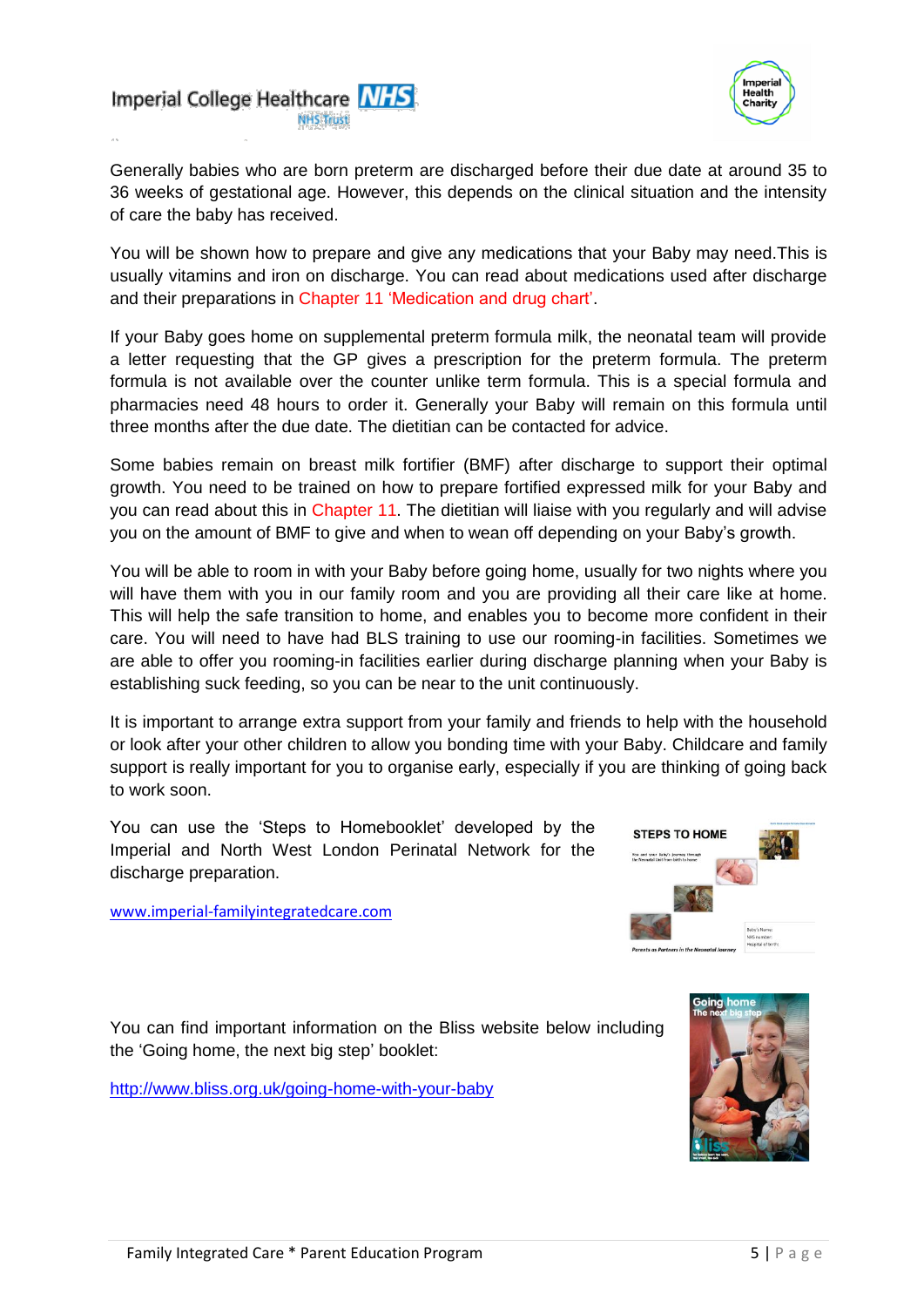

Imperial College Healthcare NHS **NIHS Truet** 

### **1.6 Home oxygen**

Babies with severe chronic lung disease may require oxygen at home. The neonatal team will assess this nearer the time for home. If your Baby is still dependent on oxygen near to your due date then arranging home oxygen might be useful to enable you to leave the hospital.

Once it is agreed that the home oxygen is necessary, we will start preparation and support and teach you these skills. A sleep study will be performed to identify the correct amount of oxygen needed.

Your consultant and discharge coordinator will discuss all the details of this with you and you will be provided with a booklet on home oxygen.



Oxygen requirement will be stabilised prior to discharge and then the oxygen will be ordered. The oxygen will be delivered to your home and this will be in a number of large cylinders and also some small portable cylinders. To increase your mobility, small oxygen cylinders will be provided for you to travel with your Baby after they come home.

The discharge coordinator will visit your home to do a risk assessment and will arrange a training programme for you to make sure that you are confident in the care of your Baby and the oxygen. A referral will be made to the community team for further support. Once you are at home you will be supported by the discharge coordinator and the children's community nurses will visit you weekly to monitor your Baby's progress.

Further assessments will be done for your Baby including whether they will need RSV immunisation and the necessary specialist appointments in the chronic lung disease clinic. Your Baby will be seen regularly by the consultant running the chronic lung disease clinic, and oxygen will be slowly weaned over the course of the first year.

The company supplying oxygen will replenish the cylinders according to usage. You will liaise with the company directly for extra cylinders and nasal prongs. The company's home oxygen engineer will teach you how to attach, use and remove the oxygen flow metre. Oxygen is a combustible gas and it is very important to be compliant with safety regulations and keep the oxygen sources away from a naked flame.

Our team will provide all necessary information and training for you, but if you want to read more in advance, you can find important details on the Bliss website:

<http://www.bliss.org.uk/going-home-on-oxygen>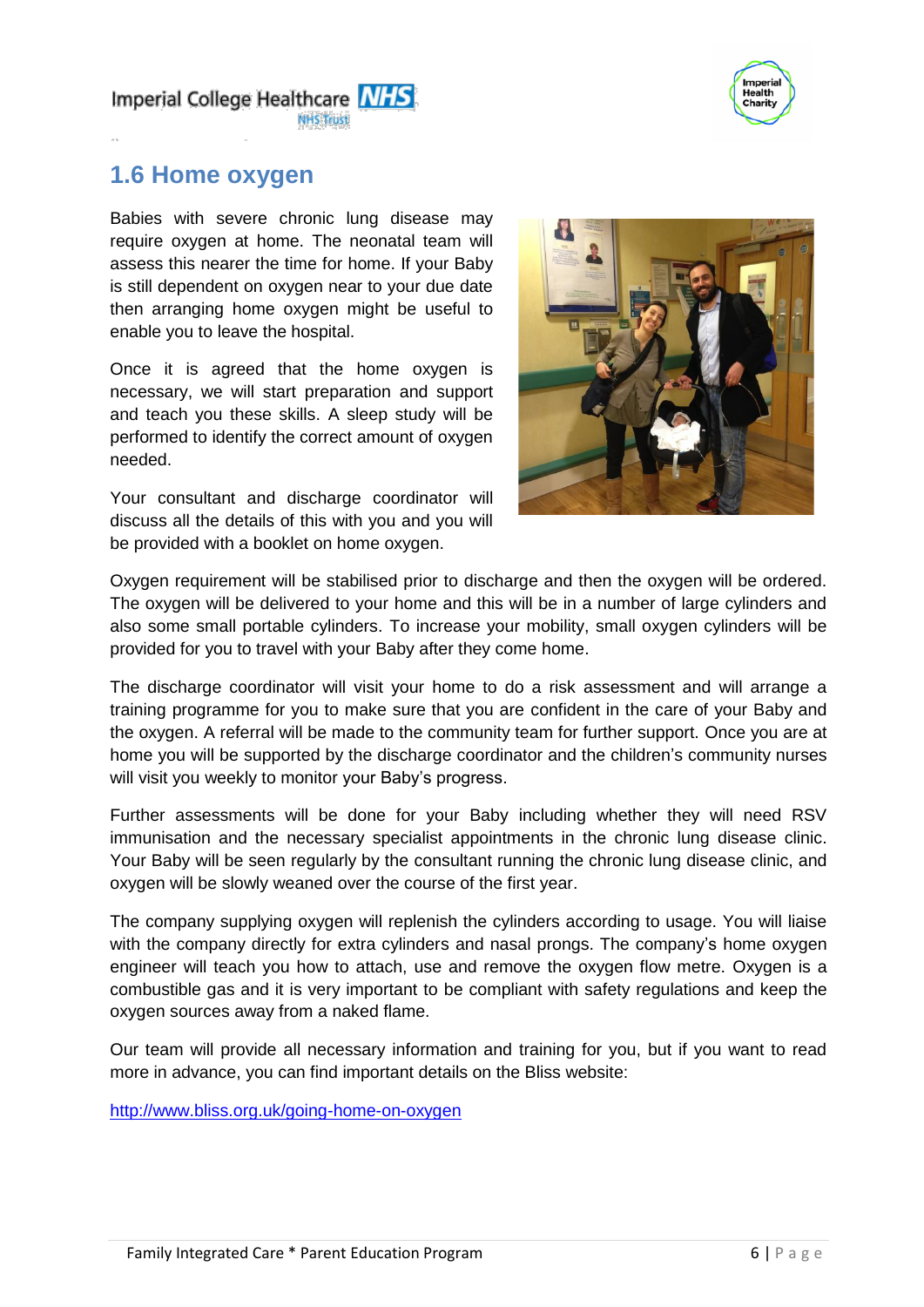

Imperial College Healthcare NHS

### **1.7 Neonatal follow up after discharge**

For babies who need more attention, the discharge coordinator will arrange a visit to your home to check on you and your Baby together with the health visitor within a week following discharge. A handover will be given to the health visitor and a follow up plan made. This may include weekly weighing if your Baby is less than 2.5kg at discharge or there are concerns about growth.

The discharge coordinator will also provide telephone support for non-urgent matters in



working hours. In special cases the dieticians also provide telephone support in monitoring your Baby's growth; you can also leave a message with them to call back in normal working hours.

Your Baby will be followed up in the neonatal outpatient clinics by the neonatal consultants or registrars. In every clinic there is support provided by the dieticians, speech therapists and physiotherapists and they can be called if your Baby needs extra support.

We also have specialist services such as paediatric neurology, cardiology and genetics where babies with specific problems are followed up by our specialists working at Imperial College Healthcare NHS Trust.

Babies with home oxygen will be followed up in the chronic lung disease clinic and the weaning of the oxygen will be planned there. You will work closely with our nurses; this includes performing sleep studies in your home and the results will be used for the weaning process.

The neonatal speech and language therapist team conducts a separate feeding clinic together with the psychologist and dietician for babies who need monitoring of their feeds and breastfeeding support for their mothers.

Some babies with retinopathy of prematurity (ROP) may require eye checks after discharge home as follow up assessment. This is done in the waiting room area outside our neonatal units, usually on set days. You will be given a date and time to bring your Baby to the neonatal unit for this eye check. You have to arrive earlier to allow for eye drops to be given to your Baby to dilate the pupils. The ophthalmologist will review each baby and plan appropriate follow up or treatment.

We follow up babies for up to two years. At a final appointment we perform a neurodevelopmental clinic appointment at two years of corrected age for comprehensive neurodevelopmental assessment of babies who were born extremely preterm or were critically ill.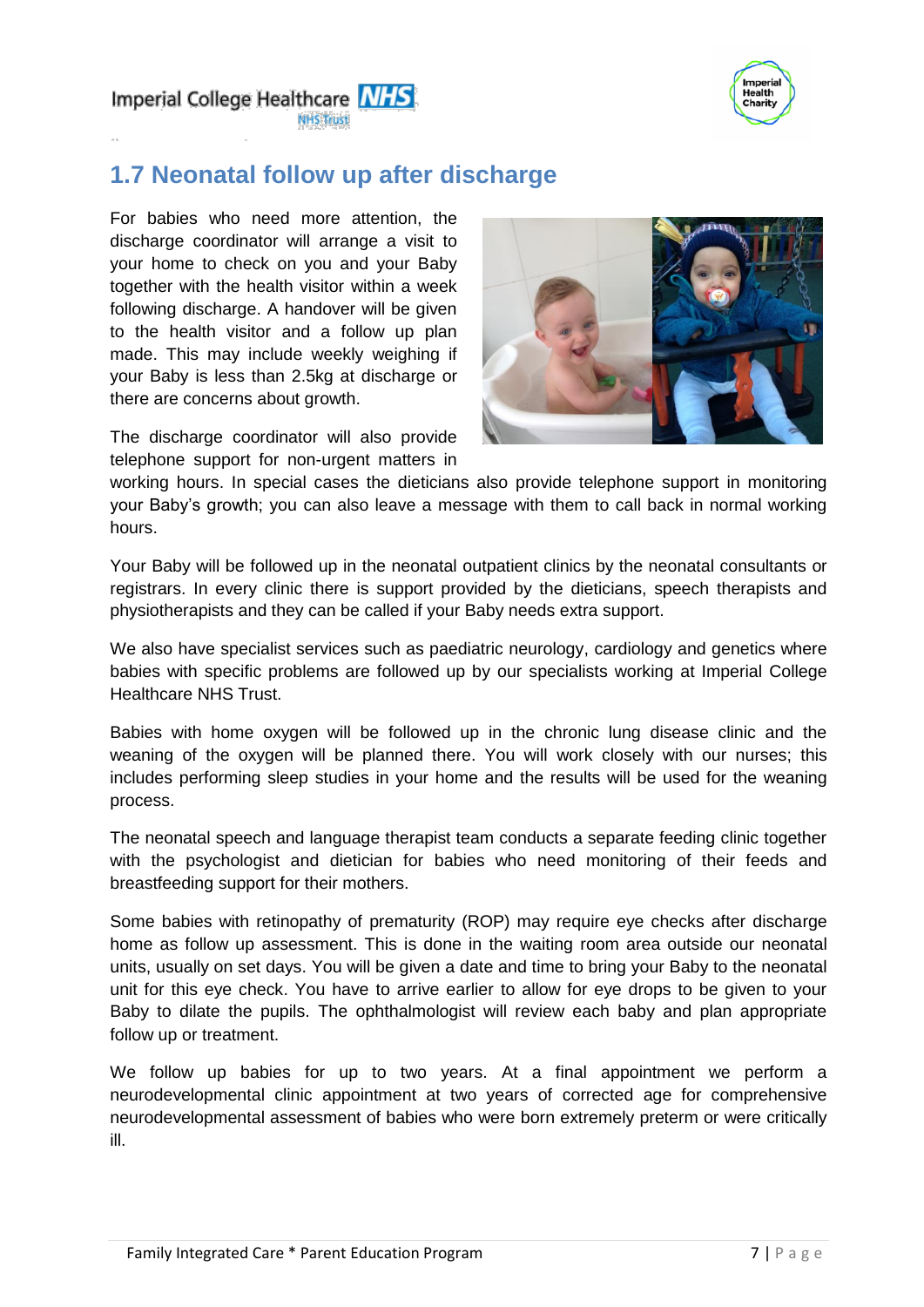

Imperial College Healthcare NHS

### **1.8 Next Steps group**

The Next Steps group is a post-discharge support service provided by the Imperial neonatal team together with allied health professionals. The group meets every other week in the outpatient clinic on a Tuesday afternoon to discuss topics and issues after discharge and the first year. There is a rolling programme of topics and sessions, which are



run by speech and language therapists, physiotherapists, dieticians, the psychology team and the discharge coordinator nurses.

A leaflet for this will be provided to you and you can sign up for this with your email and receive updates about the programme.

### **Key messages and reflection:**

After this chapter you should be able to:

- feel confident and competent to take your Baby home
- make sure your home will be prepared
- feel supported and know who to ask if you have concerns
- understand the follow up and supporting system after discharge.

## **Further learning in this topic**

If you wish to know more:

Ξ

- ask our neonatal team at any time
- ask for one-to-one support from one of our Integrated Family Delivered Care Project nurses
- use this app or your Parent Binder to record notes and questions
- attend small group teaching in topic **Discharge planning**